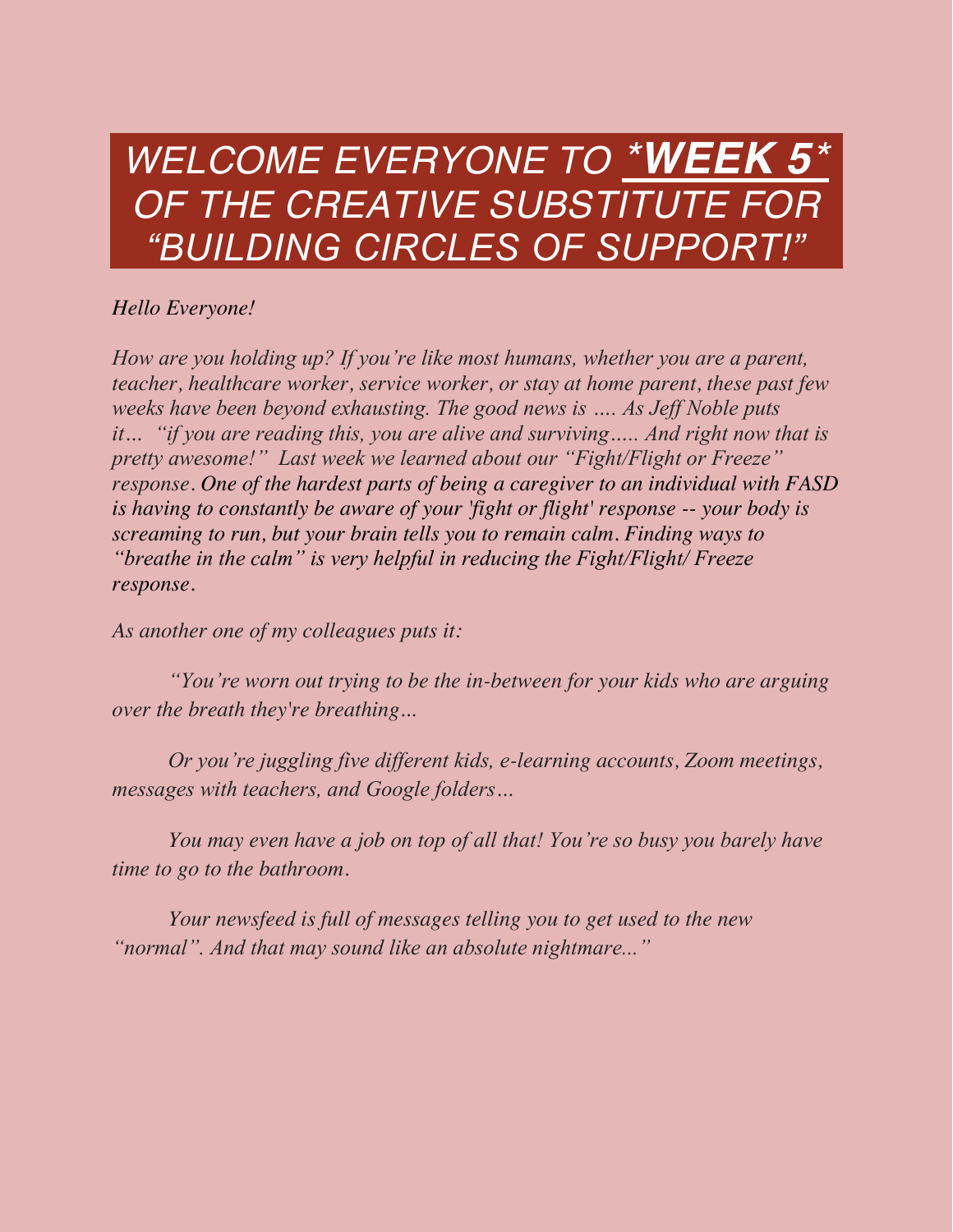*Individuals with FASD often have difficulty expressing their feeling and emotions, especially around the COVID-19 crisis, and may have difficulty processing and understanding what you are telling them about it verbally. This week I have heard of many individuals with FASD experiencing a lot of fear and anxiety about what is happening, as they often don't understand abstract concepts, such as the need for social distancing and self-isolation, and don't have the judgement to make sense out of what is happening in the "real world". But… they are very good at picking up on your feelings of frustration, fear, and anxiety, even though you think you are hiding them so well. They often don't have the words to tell you how they feel, rather they show you what they are feeling through their behaviour. At this point it is very important that you as a caregiver, or teacher, become a "behavioral detective" which involves learning to read the "cues" of what is happening for that child, and then giving them the words which they often don't have, to communicate to you how they are feeling. For most of our children with FASD, "visual language" is their first language, and one needs to get very creative in trying to communicate to them through visual means, be it symbols, pictures, videos or demonstration/modelling.*

*Communication is so very important for interactions between humans, and this is often affected quite severely for the individual living with FASD, from preschoolers to adults. Shelley Proven, the Speech Language Pathologist at the Manitoba FASD Centre has put together this Module on LANGUAGE AND HOW IT IMPACTS CHILDREN, YOUTH, AND ADULTS WITH FASD.*

*In the first section, she provides the reader with general knowledge on language and FASD both for Caregivers and Educators.* 

- x *['Communication' Section of What Parents Need to Know About FASD](https://jumpshare.com/v/pBTzYHTNTZMPtZLwF9Bp)  [\(Pg. 35 & 36\)](https://jumpshare.com/v/pBTzYHTNTZMPtZLwF9Bp)*
- x *['Language' Section of What Educators Need to Know About FASD](https://jumpshare.com/v/EQnroyXCnipL0osGDs00)  [\(Pg. 14-17\)](https://jumpshare.com/v/EQnroyXCnipL0osGDs00)*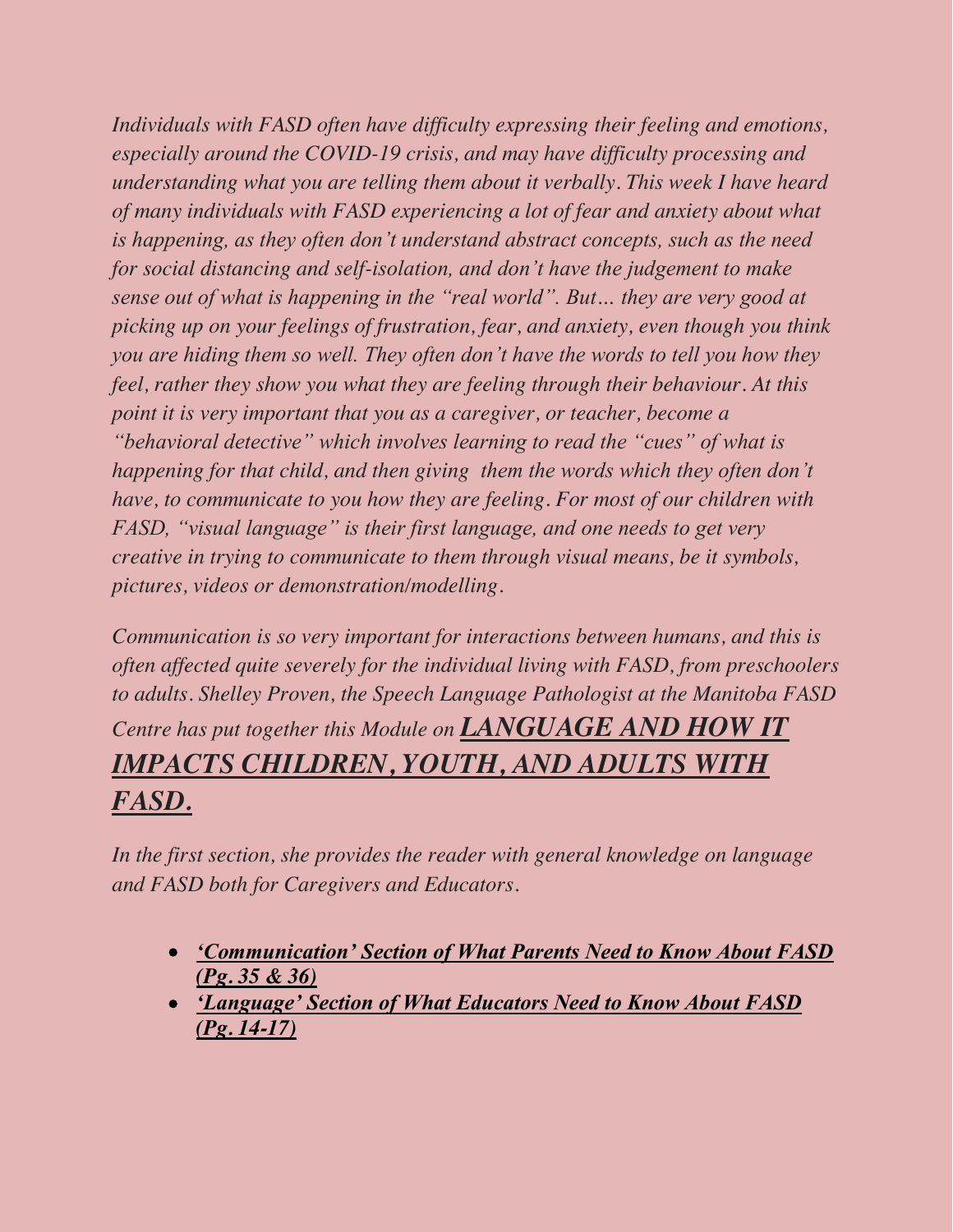*Shelley then gives you a resource on what is meant as Social Language, an area which is often affected in individuals with FASD. Difficulty with social language skills impacts the ability of individuals with FASD to make and keep friends.* 

## x *[What is Social \(Pragmatic\) Language?](https://jumpshare.com/v/BKSOiEH359n3O8PwKjqg)*

*Check out the following resources below which you can use for your child. Remember that even though your child may be an adolescent, their developmental level may be lower and you may need to reduce your expectations and consider using some of the strategies used for younger children (with a bit of a twist to make it sound less "childish").*

#### *PRESCHOOL CHILDREN RESOURCES*

- x *[Language Facilitation Techniques](https://jumpshare.com/v/V3EN8oTr8pZuDW9J2Y25)*
- x *[Video: Tips For Communicating With Young Children](https://youtu.be/w5zjhZRSKpg)*
- x *[Reading to Your Child Handout](https://jumpshare.com/v/8BXR6B1L06AM74KcnEz2)*
- x *[Sesame Street Coping With Covid-19 Tips](https://autism.sesamestreet.org/coping-with-covid/)*
- x *Activities:*
	- o *[Free Printable Crafts](https://mrsmerry.com/)*
	- o *[Positivity Board Game](https://jumpshare.com/v/iLjPwWms0br93atLp6W9)*

## *SCHOOL AGE & ADOLESCENT RESOURCES*

- x *Handouts from the Manitoba FASD Centre Stepping Out on Saturdays Program:*
	- o *[Visual Schedules](https://jumpshare.com/v/Ml8WPH8m4aox2p8h78vJ)*
	- o *[Social Stories](https://jumpshare.com/v/0B2qSF7s3dLU6ETqM88Z)*
	- o *[Reviewing Expectations](https://jumpshare.com/v/6J5OJwlQe5MbUdd3z1f5)*
	- o *[Verbal Reinforcement](https://jumpshare.com/v/GdrviCrheK6YcpUFkuUA)*
- x *[Coronavirus Book for Children](https://nosycrow.com/blog/released-today-free-information-book-explaining-coronavirus-children-illustrated-gruffalo-illustrator-axel-scheffler/?fbclid=IwAR3a-6sMhJtfW6reOBj8fw9E9wRbwXkKah1NM-nl00e2ce8NO1CT8hqsb8U)*
- x *[Video: Confabulation \(When Lying Isn't Lying\)](https://www.youtube.com/watch?v=UJI8XN5EEC4&feature=youtu.be)*
- x *[Video: Teaching Social Skills](https://youtu.be/HOekiyPk2pM)*
- x *[Video: Helping People With FASD Process What We Are Saying](https://www.youtube.com/watch?v=LwxVZXefkr4)*
- x *[Language Matters](https://jumpshare.com/v/XUvmIamYqc1AktgwirOX) (From Community Living BC 'Supporting Success for Adults with FASD' Handbook)*